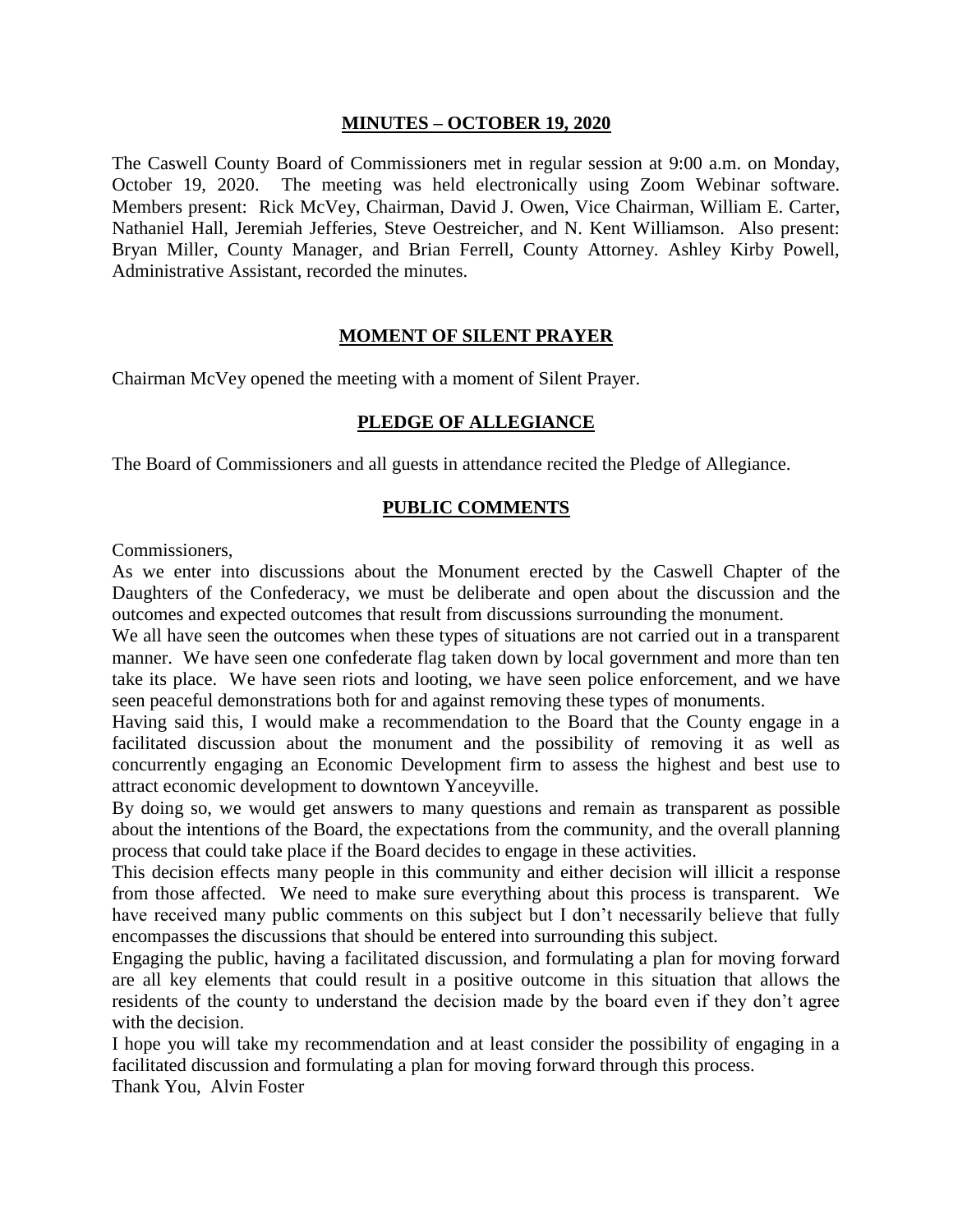Thank you for including the discussion of the Confederate monument on the agenda! This little missive is to let you know how one citizen, a great granddaughter of a confederate veteran, feels about relocating the monument. As I've grown to understand the horrors of slavery and the ripple effects people continue to experience, I realize this monument never deserved its esteemed position in the center of the county, center of the county seat, high on a pedestal in the center of a dedicated square, as if memorializing the county's (i.e. ALL of its citizens) proudest and defining moment. It simply is NOT that, and never was. I believe it should be relocated, NOT FORGOTTEN, to a less prominent location (perhaps behind the history museum or the arboretum, but that's another discussion!) and its complete and true historical context explained. Thank you for your service as county commissioners. Sincerely, Rebecca Page

Yanceyville, NC

## **RECOGNITIONS**

Chairman McVey sent his condolences to the Jefferies family in their loss of a family member.

Vice Chairman Owen recognized and honored all breast cancer survivors and the families that have been affected by breast cancer.

## **AGENDA**

Commissioner Williamson made a motion to approve the October 19, 2020 agenda, seconded by Vice Chairman Owen. The motion carried unanimously.

## **CONSENT AGENDA**

Vice Chairman Owen made a motion to approve the October 19, 2020 consent agenda, seconded by Commissioner Williamson. The motion carried unanimously.

## **FIRE DEPARTMENT AGREEMENT**

Mr. Miller gave a brief overview, that this agreement is to facilitate relationships and mutual understanding between Caswell County Local Government and the Volunteer Fire Departments that serve Caswell County. The committee appointed to oversee such an agreement has drafted the following agreement: All Volunteer Fire Departments that serve the businesses, residents, and county government facilities of Caswell County have approved this agreement.

Commissioner Oestreicher made a suggestion of rewording accurate to good faith in item number five. Mr. Massengil replied; That change will be made. Commissioner Oestreicher made a motion to approve the agreement with the modification of rewording accurate to good faith for item number five, seconded by Commissioner Carter. The motion carried unanimously.

# **EMERGENCY OPERATIONS PLAN**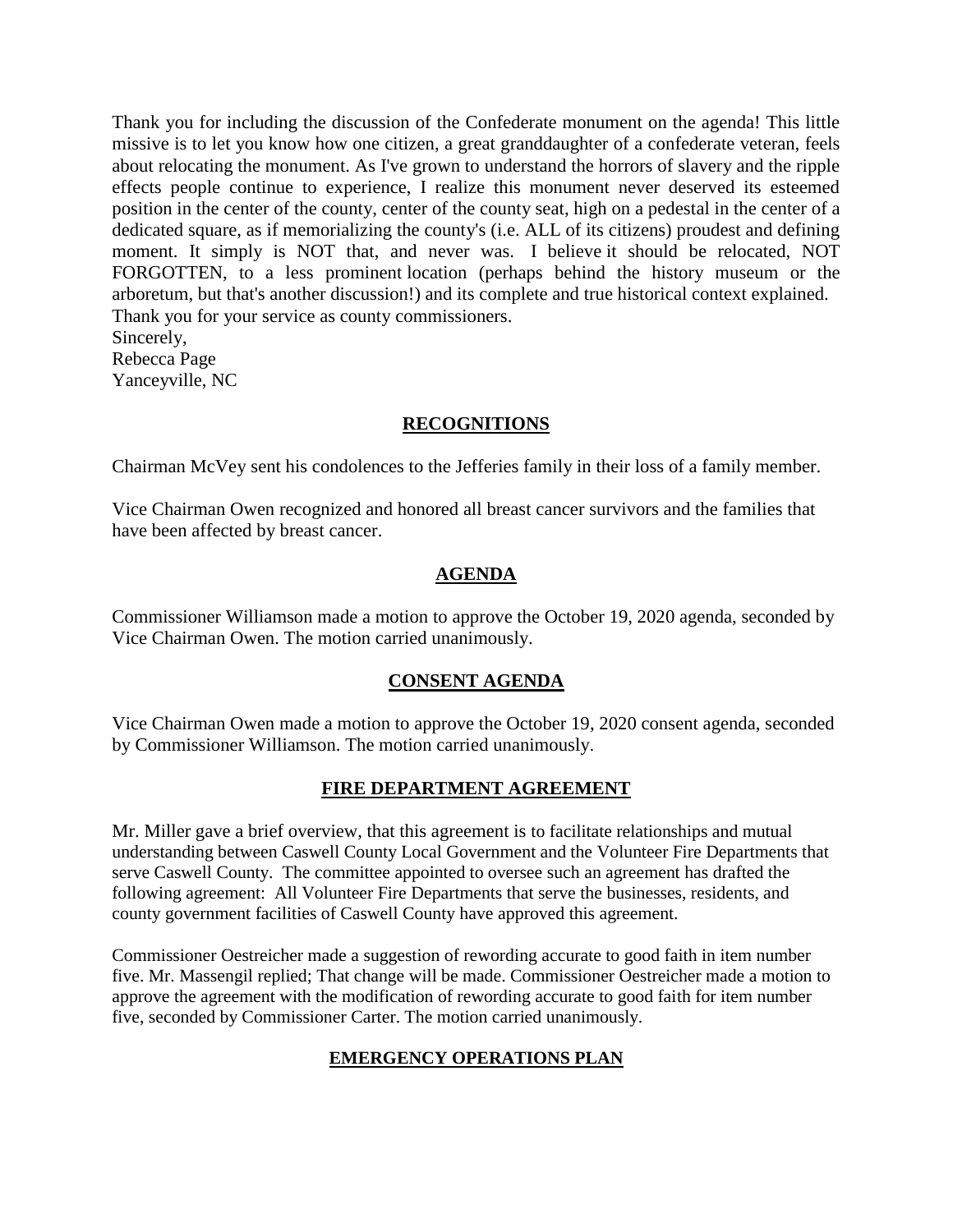Mr. Miller stated that Caswell County has rewritten the Emergency Operations Plan outlining response, authority, and responsibility to emergency situations. Access and edit ability of this plan will make the plan more accessible to those that have authoritative or response roles as well as being able to update the plan when necessary to make it less difficult and without the unnecessary cost and outside consultation. The Emergency Operations Plan consists of seventy-nine (79) individual files that together constitute the plan as a whole.

Commissioner Hall commented that he did not receive the whole document. Mr. Miller replied that he would resend that information. Commissioner Hall stated that under towns and municipalities it appeared to him that Caswell should be replaced with Milton or Yanceyville. Mr. Miller noted the changes.

Commissioner Oestreicher stated that pandemic was not listed under events, but it was listed within the document and questioned should it not be listed under events. Mr. Lynch noted the changes; Also, this is a living document. The Health Department has an S&S Plan which is an addition to the Emergency Operations Plan which covers pandemics. Commissioner Oestreicher stated; It is a hard document to search. Mr. Miller stated; It was drafted by function. With the last Emergency Operations Plan you had to search and find what each individual's roles were and you could not make any changes to the document. This, overall, will be a better document for the county and he understands the Boards concerns. Commissioner Oestreicher agreed that if you know what you're looking for it is easy to find, but suggested an index. Mr. Miller replied that they could add an index.

Commissioner Williamson made a motion to approve the Emergency Operations Plan, seconded by Vice Chairman Owen. The motion carried unanimously.

Commissioner Hall stated that he would like to see the agreement that we have with the Caswell County Schools, the Town of Yanceyville, and the Town of Milton along with other organizations. Mr. Lynch replied that every Fire Department will receive a copy of what their responsibility is and sign off that they received a copy. Commissioner Hall replied that he understood, but his concerns were: What are the roles of the Town of Yanceyville and the School System. Mr. Miller replied that those documents will be brought back to the Board at a later date. Commissioner Williamson stated that with this being a living document, all of the suggestions can be included as we go forward. Commissioner Hall stated; If we reference an agreement, you should be able to see it. Mr. Miller replied; Those agreements will have to be approved by the Board, outside of the Emergency Operations Plan, to move forward with signing those agreements and crafting them, We need the Emergency Operations Plan in place in order to have those discussions.

### **EMS PERSONNEL AND EQUIPMENT**

Mr. Miller stated; These items were originally discussed during the FY2020-2021 budget discussions in June of 2020. The Board requested that we revisit these items in October after sales tax and property tax revenues were more apparent. The Board discussed these items in a special meeting that occurred on October 12, 2020 and asked additional information be gathered by EMS personnel and presented during the October 19th regularly scheduled meeting of the Caswell County Board of County Commissioners. Mr. Lynch stated that effective through the end of September 2020, the number of calls handled by outside agencies (since February) was 35, instances that all trucks where busy (since February) was 159 times, mutual aid was received from other counties 304 times, and mutual aid was given to other counties by Caswell 126 times. There has been a 22% increase in call volume over the last 5 years. In 2016, there were 3,134 calls and in 2020 we have received roughly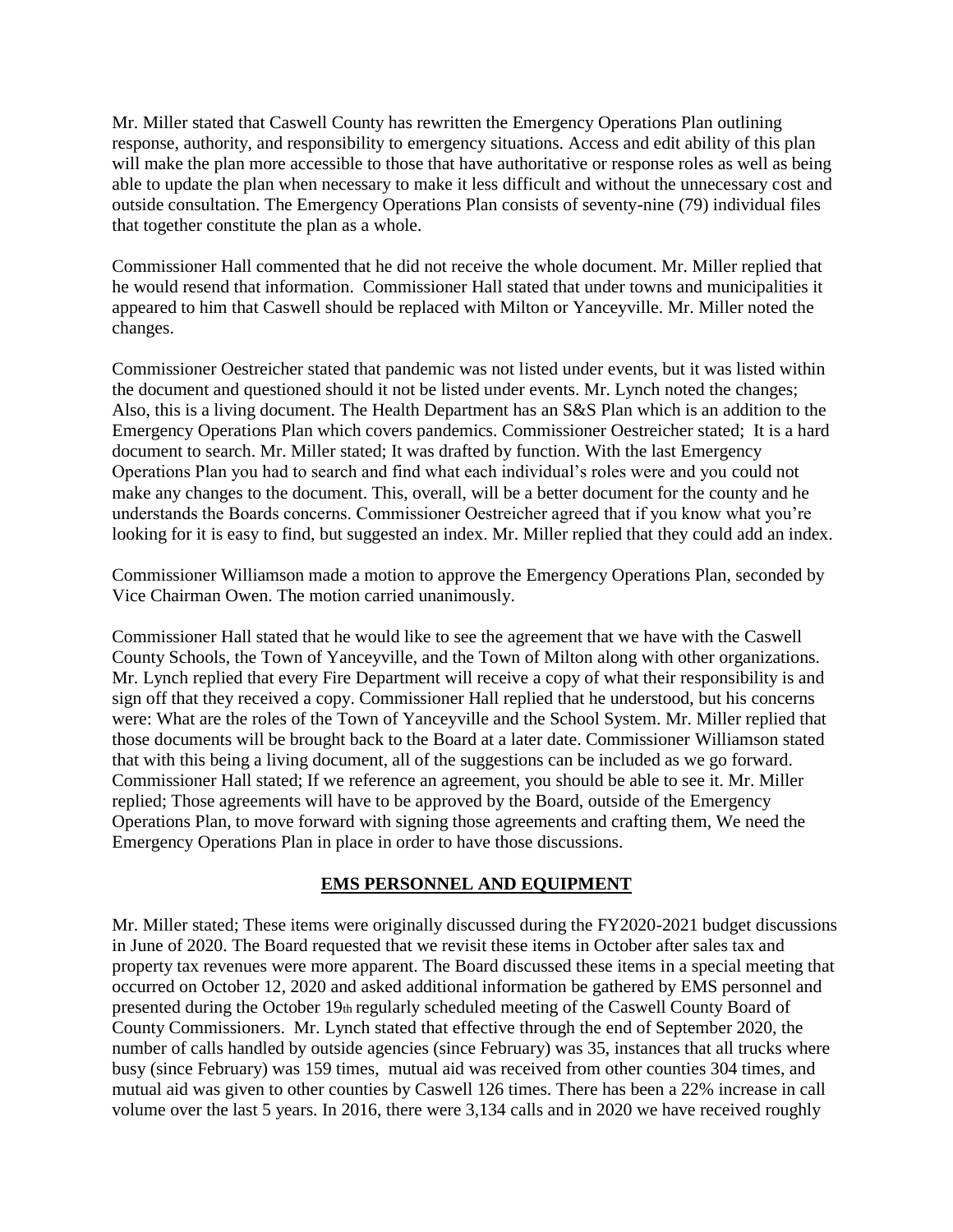4,000 calls so far. With the addition for the four new positions on a peak load truck, this would reduce the amount of times we need services from other counties. Then Mr. Lynch presented the Board with the salary for the four new positions, which included benefits, longevity, and retirement: EMT \$42,458 per year, Paramedic \$54,552 per year, the total cost for the four positions will be \$190,060. According to our billing company, we are \$100,000 over budget. Mr. Miller stated that looking at the numbers in increased call volume, this is a needed service. Most of the expenses will be covered in increased revenue and additional calls that they will be able to run.

Chairman McVey stated that last night there was a call placed wto 911 where a citizen was choking and all of Caswell's trucks were out on calls and mutual aid was called but they were 15 minutes out. Thank goodness the Fire Department was trained to handle this situation because someone can choke to death within 10-15 minutes. Mr. Miller stated: This points out that this is a much needed addition to our EMS service. Vice Chairman questioned Mr. Miller that we have been told that the Health Department will be getting \$197,000 back. Mr. Miller replied correct. Vice Chairman Owen stated his concerns about the number of times that outside agencies were used when there were no trucks available. Mr. Lynch stated that there is an increased amount of times when all trucks are out on calls and they call for mutual aid and all their trucks are busy and we are without coverage. Commissioner Carter questioned how many EMS units are available daily. Mr. Lynch replied; Three, and they have two spare trucks.

Vice Chairman Owen stated his concerns on where the funds would be coming from for these four positions, were these funds coming from the estimated collections and is the other amount coming out of the fund balance. Commissioner Carter stated that there is \$197,000 that the Health Department is receiving back and then suggested taking half from Health Department and half coming from project revenues. Commissioner Jefferies stated that after this year, where are we going to receive those funds; Are we going to have to increase taxes. The Board needs to think about the School Project. Are we going to continue adding this on the tax payers of Caswell County. Yes, EMS is very important to this county, but we also need to think about the funds. Vice Chairman Owen agreed, then stated if he knew for sure that they would have to raise taxes, he would not consider this at this time. Then he questioned Mr. Miller on where the money from the Health Department was coming from. Mr. Miller replied; From State, Federal revenue and Medicare Cost Settlements. This \$197,000 in county appropriations will not be needed this year by the Health Department, but this does not mean that they will not need it next year. Vice Chairman Owen stated that there is already money in the budget that we are not going to be using and we also have the projection of over \$100,00 in revenue from EMS. Chairman McVey commented that he understands the money situation and hates to spend the money, but he'd also hate to see the county loose a citizen because we are waiting 10-15 minutes for an ambulance to come from another county. Commissioner Hall stated that this will require a tax increase next year or the year after. Chairman McVey commented that it is the Boards job to protect the citizens of Caswell County.

Commissioner Carter made a motion to approve the four EMS positions that were requested, by using the \$100,000 in projected revenue and \$97,000 from the Health Department funds, seconded by Vice Chairman Owen. The motion carried 5 to 2 with Commissioner Hall and Commissioner Jefferies voting no.

### **RESOLUTION FOR SPECIAL ASSESSMENT FOR IMPROVEMENTS FOR SHADOW RIDGE ROAD IN PROVIDENCE, NC**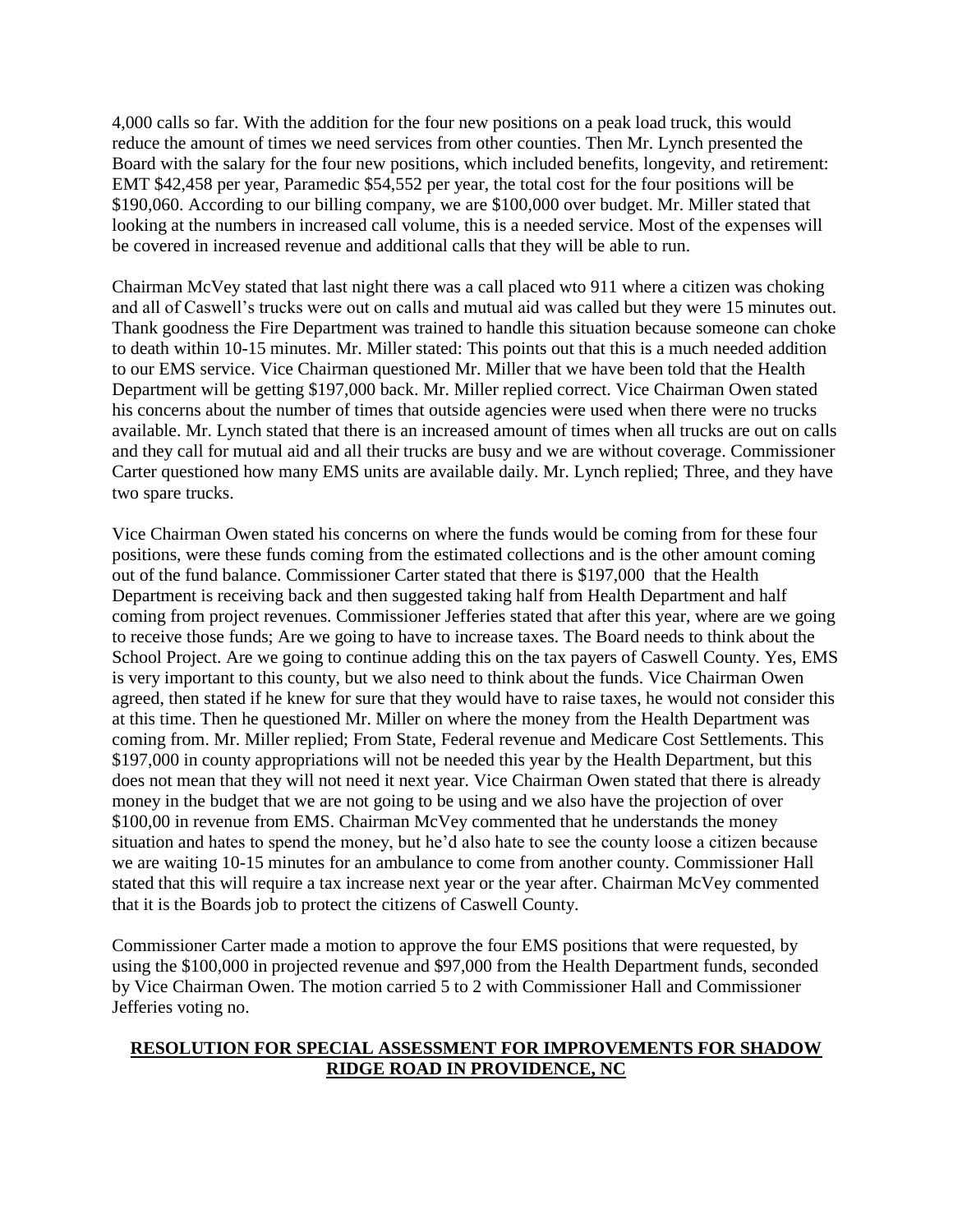Mr. Ferrell stated that if the Board recalled, in September, the Board held a Public Hearing on a resolution for special assessment to bring Shadow Ridge Road to state standards and allocate the cost. The local share of the project cost for the road improvement project would be allocated to owners based on a calculation of the product, based on square footage. During the Public Hearing, you heard public comments that it should be an equal amount for each lot. Commissioner Carter questioned the date of the Public Hearing, if it was on November 16. Mr. Ferrell replied correct. Commissioner Oestreicher questioned the amount of the project. Mr. Ferrell replied \$10,000. Commissioner Oestreicher stated; So that's roughly \$130 per lot over five years. Mr. Ferrell replied correct, but that did not include interest.

Vice Chairman Owen made a motion to accept the amended resolution concerning improvements to Shadow Ridge Road, seconded by Commissioner Carter. The motion carried unanimously.

### **CREDIT CARD PROCESSING FOR BUILDING INSPECTIONS**

Mr. Miller stated; This agenda item is for approval of online credit card processing of transactions for the Building Inspections Department though their current software provider IWorks. Building Inspections does not currently accept credit card transactions. Many developers have indicated their desire to make online payments for Building Inspections permits and have also indicated they would rather pay the processing fee of \$2.00 (minimum) or 3.5% of the total transaction fee. The dollar value at which the change would be made from a \$2.00 minimum to a fee of 3.5% of the total transaction is calculated to be \$58.00.

Commissioner Oestreicher made a motion to approve the credit card processing contract for Building Inspections, seconded by Commissioner Williamson. The motion carried unanimously.

Mr. Miller stated; This is pending Mr. Ferrell's approval.

### **COLA INCREASES**

Mr. Miller stated that the Commissioners discussed, at the special meeting on October 12th, 2020, the possibility of granting a Cost of Living Adjustment (COLA) to Caswell County Employees. Staff was asked to include this as an agenda item on the next agenda for discussion and action by the Board of Commissioners. The Health Department is reverting \$197,697 of the \$199,068 needed to implement the 2% increase. The difference of \$1,371 will be absorbed by the county through lapsed salaries in multiple departments. This would mean no additional appropriations would be needed to implement the 2% increase for the FY2020-2021 budget.

Commissioner Williamson commented that the Board left the meeting on the  $12<sup>th</sup>$  with the understanding that we had come up with ways we were going to fund the four EMS positions and when we came in today the County Manager informed the Board of funds that we have available. He suggested stepping back and remembering what they did at the October  $12<sup>th</sup>$  meeting and what we suggested. The only thing requested was more information from EMS on what the total cost would be for the four positions. Then the County Manager presented the Board with \$197,000 that would not be used by the Health Department that could be used for the motion that Commissioner Carter made to give the County Employees a 2% raise. Chairman McVey stated that we just used part of those funds for EMS. Commissioner Carter replied; Correct, but at the October 12<sup>th</sup> meeting, Mr. Miller stated that we were close to a million dollars over in revenue. We also appropriated \$26,000 for salary adjustments and we discussed giving all of the County Employees a 2% increase. We lose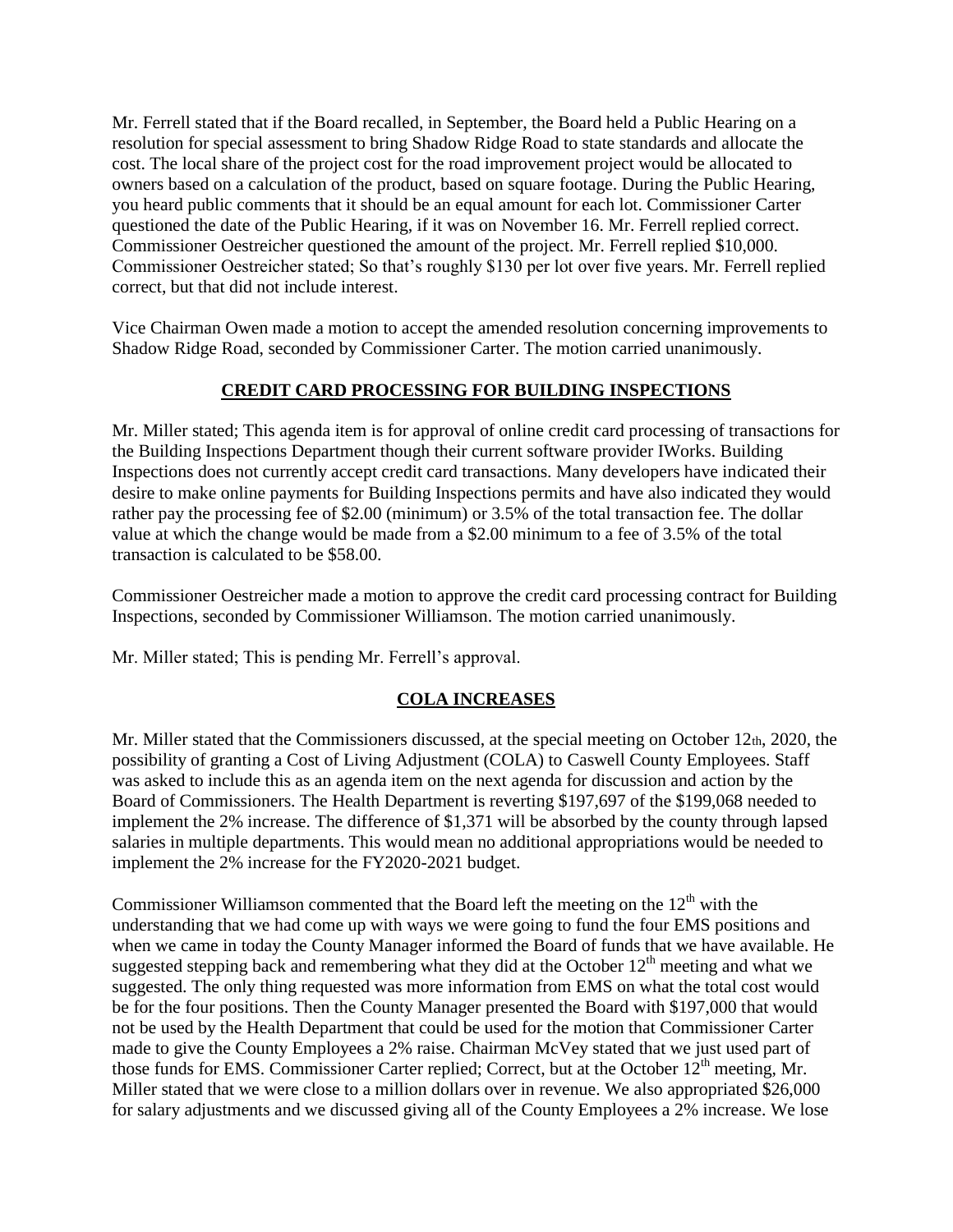employees to other counties because we cannot pay them enough and based off the information that Mrs. Vaughn presented the Board, he thinks that the budget would be able to handle giving a 2% increase. Commissioner Oestreicher stated that he thought, at the October  $12<sup>th</sup>$  meeting, they discussed that expenditures were about \$120,000 lower. Mr. Miller stated that expenditures are lower this year, due to the fact that a lot of our departments have been closed or only available by appointment only and these expenditures will be used next year. These funds are not something we can count on moving into the future. Commissioner Carter stated that from what he recalled at the October  $12<sup>th</sup>$  meeting, revenues were over close to a million dollars; Is that correct or not. Mr. Miller replied that he did not recall making that statement, but he would go back and look into it. Commissioner Williamson stated to Mr. Miller that he was saying that at our October  $12<sup>th</sup>$  meeting did not mean anything and the vote that we gave to have EMS's four positions and that we had found money at that time does not mean anything. Then today we learn that \$197,000 was not going to be spent and we could give our employees an increase. That is what he understands. Mr. Miller replied; That was his intent. As you saw in your agenda packet, the \$197,000 was to be used to fund the remainder of this year's portion of the 2% COLA. Vice Chairman Owen commented; It is great that we can give our employees raises, so we won't lose them to other counties, but that will always happen to a certain degree. In 2017 we involved the UNCSOG in a Salary Plan Study and spent over \$25,000 to complete that study. What that study brought back was a plan where we looked at all the salaries across the state; They came up with a guide for minimum, midpoint, and max salaries. In 2017-2018, we appropriated to get all employees up to the minimum and that was done to the best to his knowledge. The minimum does not come close to the average pay and we are still losing employees to other counties. Some employees got a 2.25% increase and the average pay for employees roughly was \$2,100. The next logical thing is, if we are going to look at doing something for our employees, look at getting them to the average salary. That would take more money than we have available. We have some employees that are making 60% of the average salary in the state, and some are making 80, 90 to 100% over average salary. Giving a 2% raise helps our employees, but it does not stop them from leaving going to other counties. In 2019-2020, we gave all county employees a 2.25% increase and we need to keep that in mind. Commissioner Carter stated that all county employees did not receive that 2.25% increase. Vice Chairman Owen replied; Correct. We value our employees and they did not lay off or furlough any employees due to COVID-19 like other counties did, and we allowed them to work from home. Commissioner Carter stated; It was not fair to the employees after approving the four increases at the October  $12<sup>th</sup>$  meeting. Chairman McVey questioned how many employees are below the average. Mr. Miller replied; Roughly 95%. Vice Chairman Owen stated that the Adult Child Protected Services workers did not meet the definition requirements to receive hazard pay and we need to consider these employees as well. Commissioner Carter questioned how much money was taken out of the fund balance last year. Mr. Miller replied; 1.8 million was appropriated from the general fund balance and none was used during the fiscal year. Commissioner Carter stated; According to Mrs. Vaughn's figures presented, the county should be able to give a 2% increase. Commissioner Jefferies agreed with Commissioner Carter. Chairman McVey questioned Mr. Miller that the 2% increase will cause a tax increase next year. Mr. Miller replied that he was not saying that until we are through this year and know what our revenues have been until we are able to access what next year looks like through the budget process.

Commissioner Carter made a motion to approve a 2% COLA for county employees, seconded by Commissioner Jefferies. The motion carried 5 to 2 with Commissioner Hall and Vice Chairman Owen voting no.

#### **RECESS**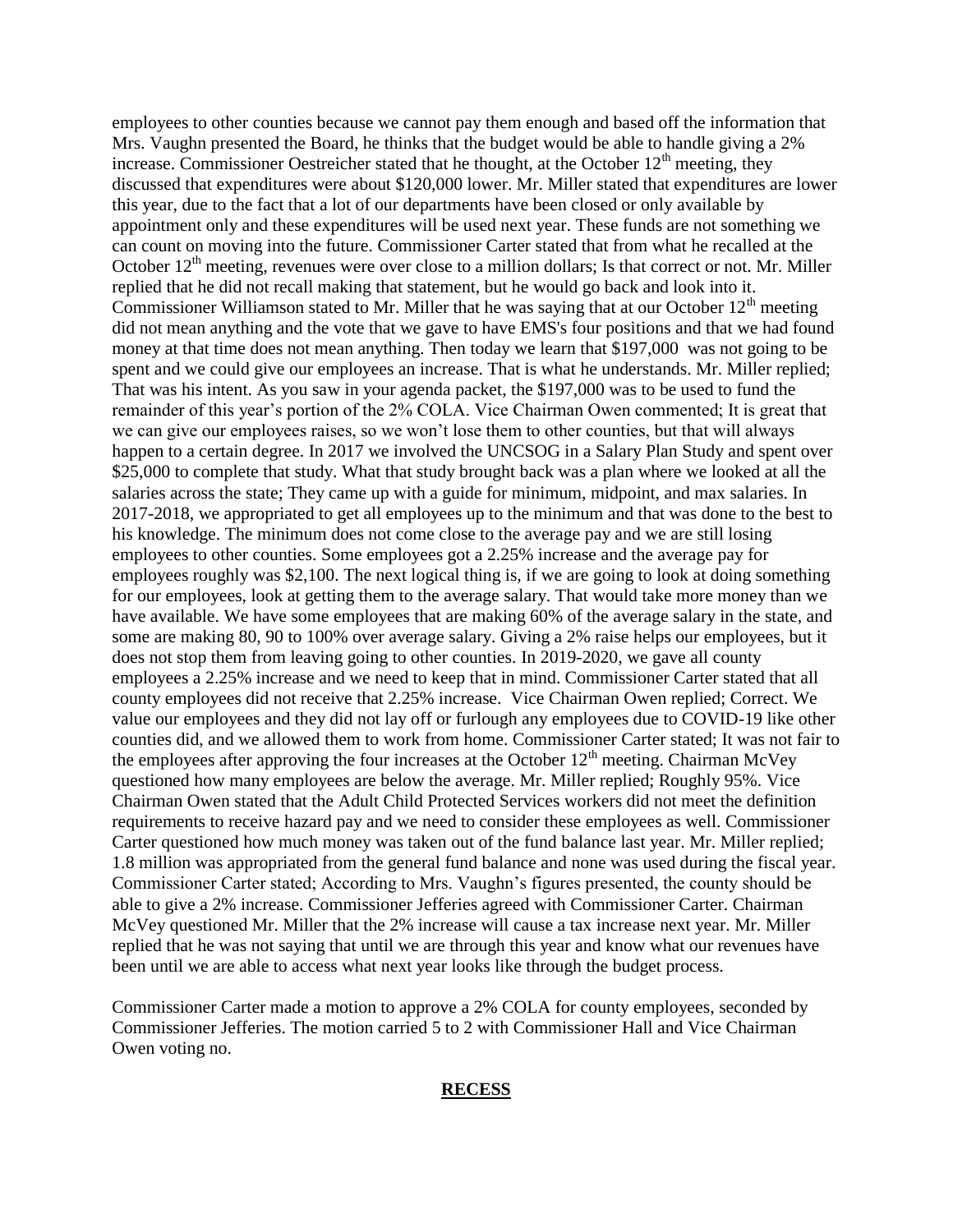The Board took a brief recess.

#### **HEAVY INDUSTRIAL DEVELOPMENT ORDINANCE COMMITTEE DRAFT 2**

Mr. Miller stated; As directed, a committee was formed and we have had several meetings (5) to date. The Committee is comprised of six members, as suggested by the Board. Members include: Commissioner David Owen Community Member Scott Oakley Community Member Bryon Shoffner Community Member Kim Steffan Staff Matthew Hoagland Staff Bryan Miller The committee would like to thank the Board of Commissioners for their thoughtful and insightful input into the draft document. After two additional meetings and thoughtful and deliberate conversation, the committee submits draft version (2) for the Board to review.

Commissioner Oestreicher stated; After reading the new proposal and all but three of his suggestions where ignored, he wantes to attend the next HIDO committee meeting. Commissioner Williamson stated that his suggestion was ignored as well. Vice Chairman Owen stated that every Commissioners suggestions were not ignored they were discussed.

### **DISCUSSION ON MONUMENT ERECTED BY THE CASWELL COUNTY CHAPTER-DAUGHTERS OF THE CONFEDERACY (1921)**

Mr. Miller stated that recognizing current events and through the recognition of multiple public comments, emails, and telephone calls, the Caswell County Board of County Commissioners will enter into discussions pertaining to the monument erected by the Caswell County Chapter – Daughters of the Confederacy.

Vice Chairman Owen stated that the Board needed to come up with a plan and there are a couple of elements of the plan that are extremely important. Taking down a statue/monument does not fix the problem; The real issue is systemic racism. What solves the problem is when people with different opinions can come together and sit down at a table and discuss those issues and understand where that person comes from. We need to have community meetings and the plan must be in full disclosure; Then discuss the cost to relocate the monument/monuments from the square. Commissioner Carter questioned; Are we looking at removing all of the monuments. Mr. Miller replied; Before making that determination, it is important that we enter in discussions with citizens and county leaders. Commissioner Carter agreed and suggested moving the monument to the Arboretum. Vice Chairman Owen suggested on having a monument park and moving the Dillard monument to Dillard Middle School. Commissioner Oestreicher requested for Mr. Miller to get an estimate on the cost of the relocation of the monuments. Commissioner Williamson stated that the Commissioners need to remember the Oath that they took and he understands about it being history, but at the same time, go with what our citizens are saying. He was not speaking from a race stand point, he was speaking for the citizens of Caswell County and the comments that he has heard and seen by those that have actually researched this problem. He also understands the plan, but at the same time, the plan should not make us make a decision, and he understand that citizens want this issue resolved right away. At the same time, he agrees with the plan, but at the same time, the decision we make on moving one statue should not mean that we remove them all. Chairman McVey